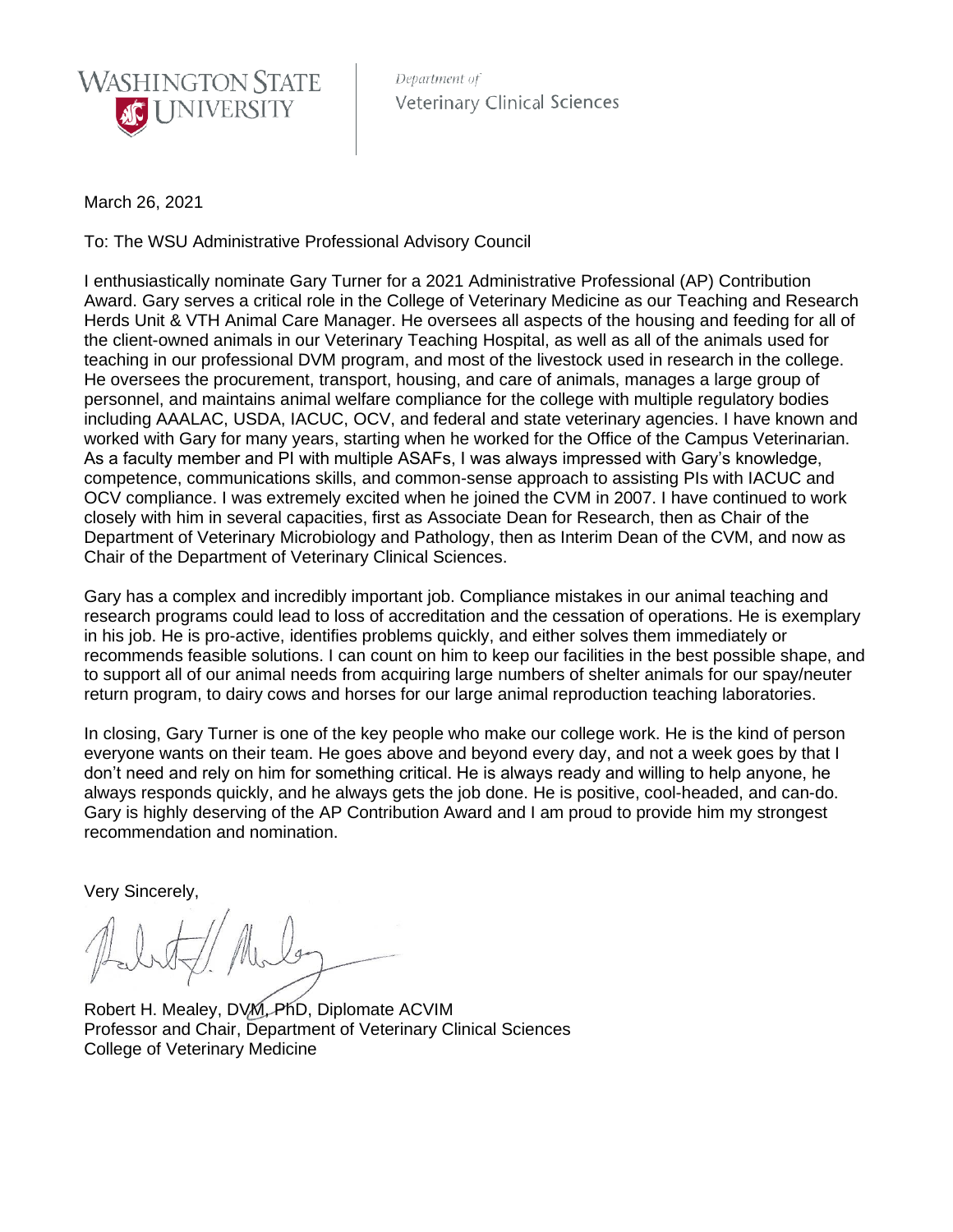Department of Veterinary Clinical Sciences



## 25 March 2021

Selection Committee 2021 Administrative Professional Contribution Awards Washington State University

To whom it may concern:

I am writing this letter in strong support of *Mr. Gary Turner's* nomination for the *WSU Administrative Professional (AP) Contribution Award in 2021*. The description of this award states that it is intended to recognize productivity, innovative problem solving, positive working relationships, and university or community service that goes beyond expected job responsibilities. I worked closely with Gary for the past 10 years in a variety of contexts and I cannot imagine anyone who could be more worthy of this recognition.

Gary essentially does the work of two full-time employees. He is manager of the large teaching herds that support education of students in the professional veterinary curriculum and he manages animal care activities within the Veterinary Teaching Hospital (VTH). I initially began my work with Gary when I was the faculty Principal Investigator in charge of the Animal Care and Use protocol for the equine teaching herd in the college from 2011 to 2015. This group of 20 to 30 horses is maintained to support the teaching activities of multiple faculty in support of more than a dozen individual professional courses. There are constant competing demands for use of the horses with growing college and external oversight and associated demands for documentation of humane use and care. Gary navigated these seemingly incompatible needs with ease. He was always aware of the legal and ethical requirements for herd management and was amazingly proficient in navigating friction points between faculty to ensure that the university was compliant. He was present for every internal (Office of the Campus Veterinarian) and external (USDA and ALAC) accreditation site visit. He helped to revamp our very complicated and archaic records system into a computerized, point-based system to ensure appropriate animal use. In short, he made my job easy. Without Gary, I am convinced that this university would have been out of legal compliance for animal use, fined thousands of dollars by various government entities, on the front page of multiple newspapers and video news sites, and in the crosshairs of People for the Ethical Treatment of Animals (PETA).

I served as Director of the Veterinary Teaching Hospital from 2013 until 2020 and I relinquished my role as PI for the teaching herd in 2015. Gary Turner became the manager of the VTH Animal Care unit during this time. As hospital director I worked with Gary on an almost daily basis to maintain, refine, and improve VTH operations. This 30,000 square foot facility is a full time 24/7/365 veterinary hospital with challenges and operational crises that occur at any time of the day or night. During the time that I was hospital director, I worked directly with Gary to implement monumental changes in biosecurity (infection control) within the VTH. Gary was responsible for implementing most of these biosecurity measures with his team of animal care employees. This included management of footmats, hand sanitizing stations, responding to monthly environmental surveillance results, and numerous other tasks. As an example, we occasionally obtain evidence of Salmonella contamination in our large animal hospital. When this happens, Gary and his team are immediately responsible for decontamination efforts. The decontamination is extremely disruptive to faculty and staff who are caring for patients in the hospital but Gary navigates their concerns with ease. No matter what the challenge, he makes it happen.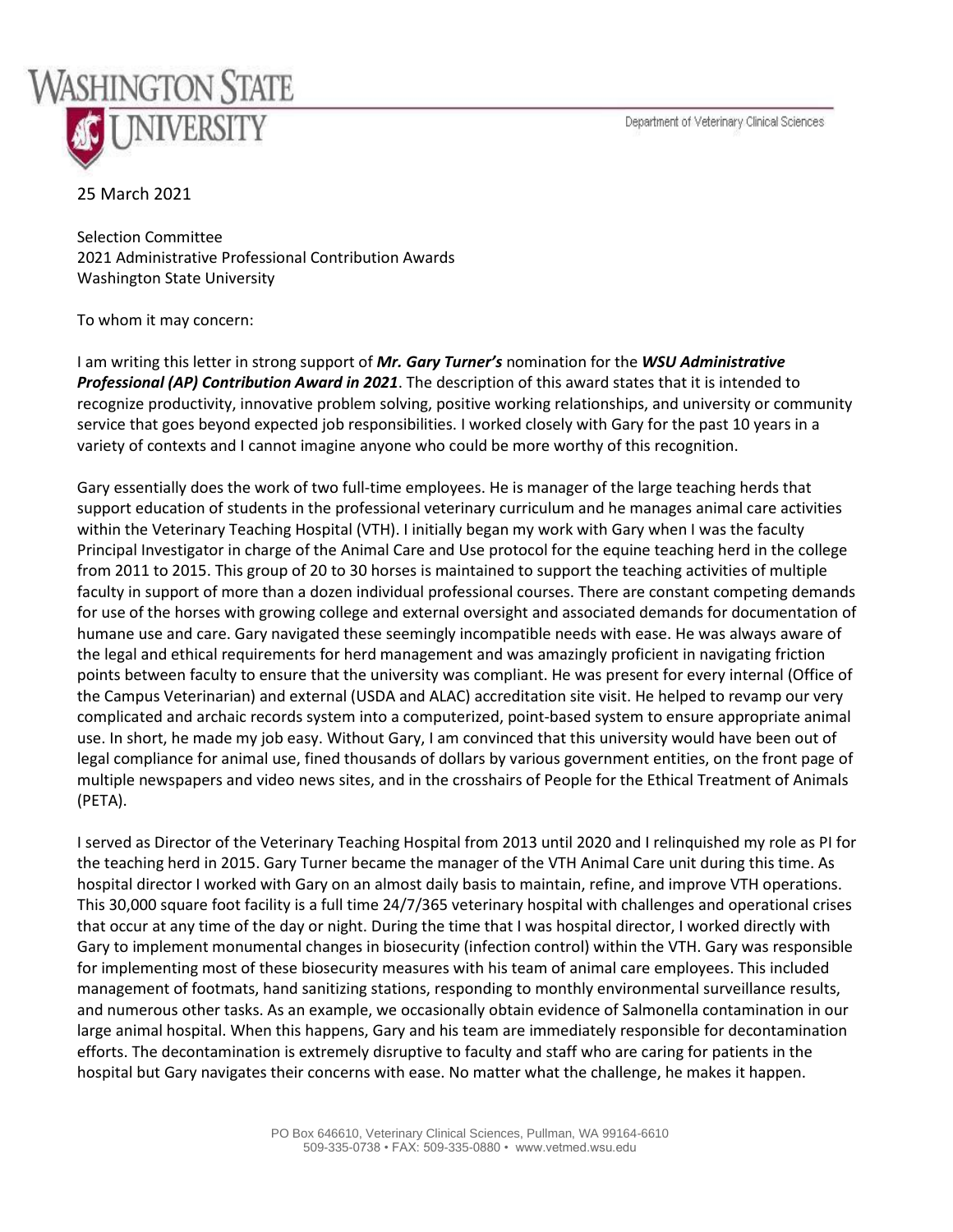Department of Veterinary Clinical Sciences



Gary's duties expanded beyond just animal care. He became my "go to" person for anything related to facilities. He became an expert on flooring solutions for the large animal hospital and he oversaw the repair and refinishing of floors prior to our accreditation site visit from the American Veterinary Medical Association's Council on Education. Our small animal case load numbers doubled during the past few years. As a result, we began having intermittent episodes with insufficient access to oxygen for patients in intensive care. When the oxygen quit flowing in the middle of the night he immediately came to the hospital to resolve the problem. Gary then reviewed the problem, identified solutions, and advised us on temporary and permanent measures to resolve this situation which posed a threat to the health and life of all patients in the VTH. We chose one of his proposed solutions, implemented it, and we have not had any further concerns.

I relied heavily on Gary for advice and assistance with almost everything related to facilities and equipment while I was hospital director – flooring, autoclave, management of installation of a new MRI unit, firearms policies for clients (don't ask). He never failed to answer my phone calls in the middle of the night when there was a fire alarm, smoke problems, electrical outages. He kept the hospital running. There is no way I can overstate my gratitude for his calm presence in a crisis. I couldn't have done my job without him.

I enthusiastically support Gary's nomination for this award in recognition of his accomplishments, dedication, and support for WSU, for the Veterinary Teaching Hospital, and for the humane care and use of animals in our educational programs.

Please

Sincerely,

help (Sulla

Debra C. Sellon, DVM, PhD, DACVIM Professor, Equine Medicine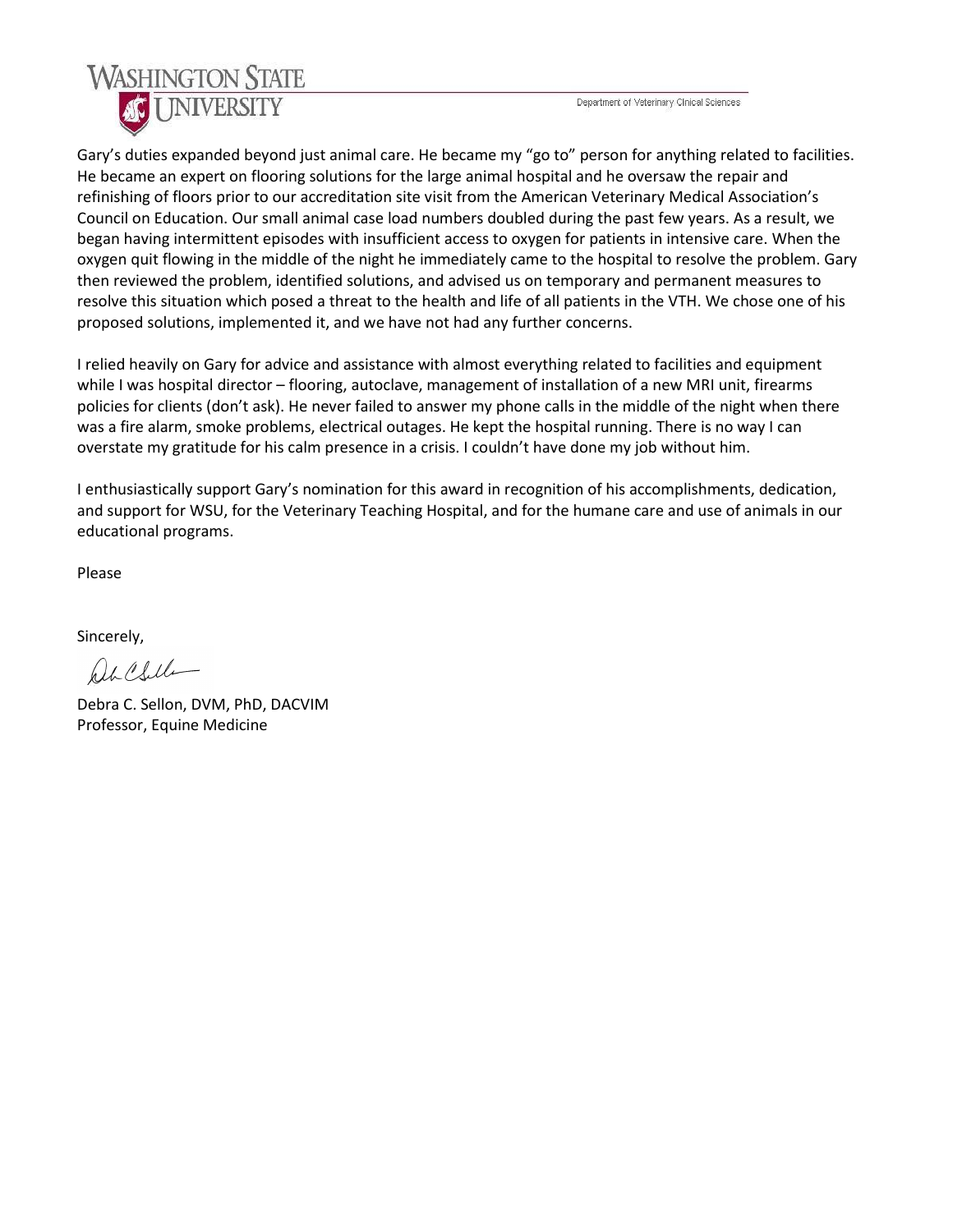AP awards committee,

This letter of recommendation is for Gary Turner, Animal Care Facility Manager in Veterinary Clinical Sciences (Robert Hamilton Mealey) & Veterinary Teaching Hospital (Raelynn K Farnsworth) at the College of Veterinary Medicine Washington State University Pullman, WA.

Gary is an outstanding employee in that he is knowledgeable in many areas. As a fellow AP employee, I know that I can always call on Gary for advice weather dealing with animal regulatory issues, safety, or collaboration on projects. Gary is integral to my department (IPN) in the College of Veterinary medicine, and our teaching mission. Without his aid, diligence and attention to detail we would have difficulty delivering the quality content that is expected of a world class of veterinary education. In mt opinion it is folks like Gary that make things "work" and it is dedication like his that make WSU a world class intuition.

Thank you for your consideration.

Darrel Nelson

## *Darrel Nelson, CMAR, RLATG*

Department of Integrative Physiology and Neuroscience College of Veterinary Medicine

Washington State University

[denelson@wsu.edu](mailto:denelson@wsu.edu)

509-335-5701 (office)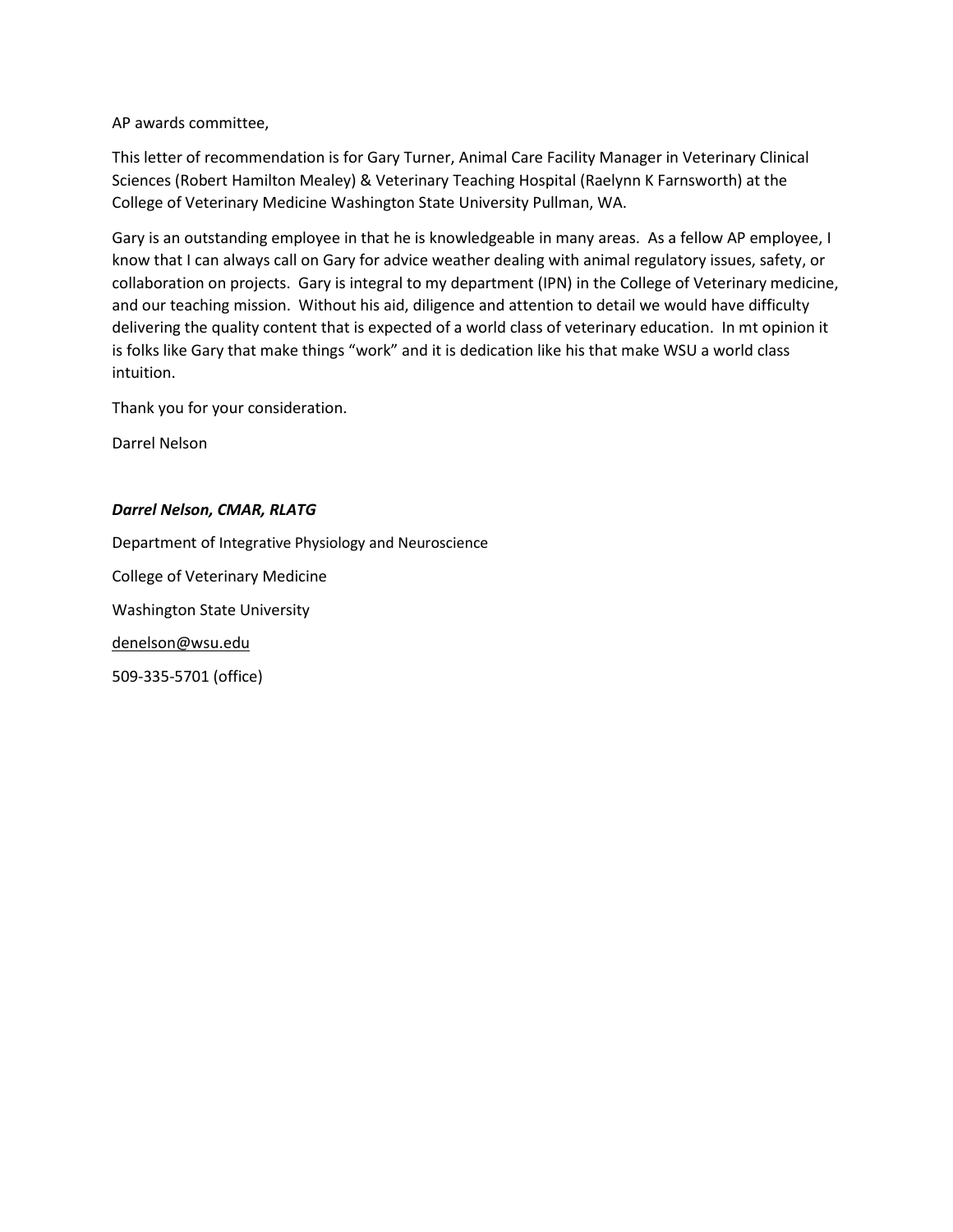## **WASHINGTON STATE UNIVERSITY**

**To:** WSU AP Contribution Award Nomination Committee

**From:** William S. Dernell DVM, MS, Director of External Clinical Training Programs, College of Veterinary Medicine, Washington State University

**RE:** Recommendation/Support Letter for Gary Turner March 25, 2021

Dear AP Contribution Award Committee,

This letter is in recommendation and support for the nomination of Gary Turner for the AP Contribution Award. I have known and worked with Gary for the past 13 years, initially through my involvement with the IACUC committee and subsequently when we hired him into Veterinary Clinical Sciences when I was thew department chair there. I have acted as Gary's direct supervisor for the majority of his time with our department. Therefore, I am very comfortable commenting on his skills and character; especially in the area of program management.

During my time serving on the IACUC as well as interacting with regulatory compliance through my research, I worked with Gary on several occasions through hie position of post-approval support through Regulatory Compliance. I found Gary to be very helpful, personable and easy to work with, yet he was very diligent in carrying out his duties to strictly uphold regulatory compliance issues and maintain a top standard for animal welfare. I was impressed buy his vast knowledge of regulatory compliance and animal welfare issues.

When our department created a needed position to oversee the management of our teaching animals and their use in teaching and training support as well as our maintenance of regulatory compliance and animal welfare, I encouraged Gary to apply. We felt his background, experience and training were well suited for such a position. Gary was the preferred candidate for that position and was hired. It was immediately noted that Gary had an amazing work ethic, as well as a calming, yet decisive way with dealing with situations and people. He soon gained the respect of administration, faculty and staff working with (or being supervised by) him. This respect has continued to strengthen and grow. He became the go-to person for all questions related to our teaching animals; not only animal welfare/regulatory compliance issues, but transportation, housing and care as well. When an animal care supervisor was lost from the Veterinary Teaching Hospital, Gary's position expanded to take on that role and that entire unit has been strengthened through that. His knowledge of animal care and procedural efficiency has allowed him to recognize areas of wasteful spending in several of our departmental/college processes and through his suggested changes, we have since saved many thousands of dollars.

I can always count on Gary to give me a level-headed perspective on issues that arise when others might have skewed perspectives. Even in heated situations, he remains very emotionally level and approaches problems logically and thoughtfully. Because of the importance of his position within our colleges programs (not simply confined to our department), I moved to suggest that Gary's position be moved from the department to the Deans level. Consideration for this is yet ongoing.

As you can see from my description above, I strongly support Gary for this award in recognition to his high-level contribution to our department, our college and WSU. Please feel free to contact me with any questions.